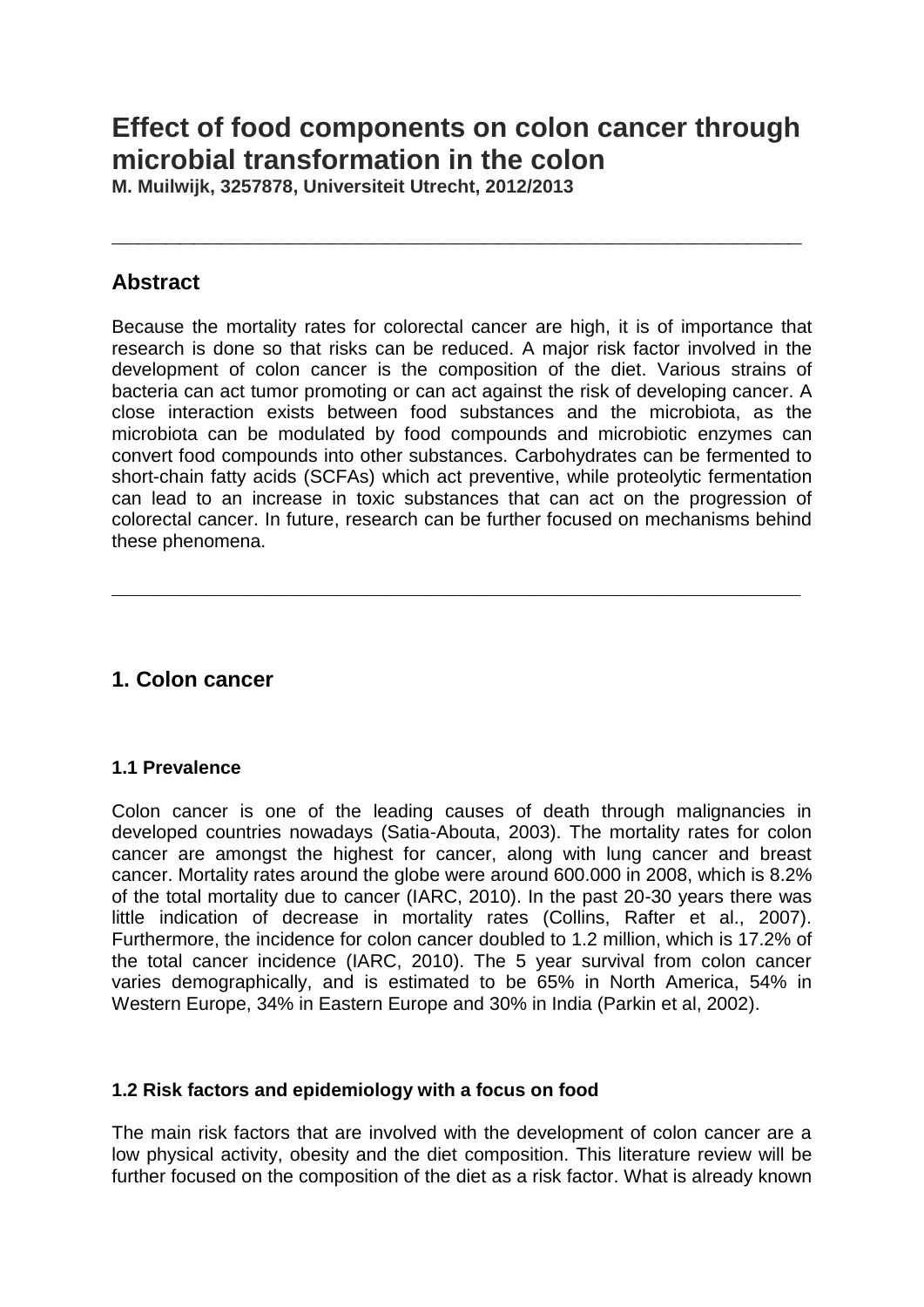is that composition of the diet contributes to the risk for colon cancer (Collins, 2007). Dietary behavior such as the intake of a high-fat and low-fiber diet, are major contributors involved in the risk (Niamsup, Thirabunyanon et al., 2009). Furthermore, in epidemiological studies it was observed that the intake of vegetables, fruits and other plant products are associated with a reduction in risk (McKeown-Eyssen, 1994). Other life style factors associated with a decrease in the risk for colon cancer are postmenopausal hormone use, non-steroidal inflammatory drug use, high calcium intake, exercise and the use of fish oil. While smoking cigarettes, consumption of alcohol, obesity and physical inactivity are associated with an increase in risk (Potter, 1999).

In general it can be stated that life style behavior involved in high serum triglycerides and plasma glucose concentrations are associated with an increased risk for the development of colon cancer (McKewon-Eyssen, 1994). This can be affirmed by case-control and cohort studies, in which was found that energy-containing nutrients, fat, protein and simple carbohydrates are risk factors in the development of colorectal cancer. Whereas the consumption of vegetables, fruits and cereals showed a decrease in risk, something that might be due to components in plant food, such as fiber and vitamins (McKeown-Eyssen, 1994).

### **1.3 Biology**

Colon cancer is a disease originating from the epithelium that is lining the colon and rectum. The rate in which the epithelial cells replicate is relatively high,  $10^{10}$  cells are replaced every day (Komarova, 2005). The risk for colon cancer is increasing with age, because multiple mutations are needed to develop this disease (Alberts, 2003). However, in a small part of the cases (15%), the family is prone to colon cancer due to mutation with an autosomal-dominant fashion in which there can be an unusual early onset. In the other 85% of the cases, no genetic predisposition is present as far as is currently known.

Involved in the development of colon cancer is the *Wnt*-signalling pathway (*Figure 1*), as this pathway is involved in the stimulation of cell proliferation in the crypts that are lining the gut. The pathway can be disrupted as a result of successive genetic mutations. Because multiple mutations are needed to develop colon cancer, most patients are of older age. Genes in the *Wnt-*pathway that are frequently mutated in colon cancer are *K*-*Ras*, *p53* and *APC*. *K*-*Ras* is an oncogene, in 40% of the colon cancer cases point mutations are observed in this gene. In 60% of the cases inactivating mutations or deletions are observed in *p53*. And in over 60% of the tumors both copies of the *APC* gene are lost; while in adjacent tissue still two copies of the gene are present. *APC* is a tumor suppressor gene. When the *APC* gene is lost, the *Wnt* pathway will become hyperactive which will result in an excessive proliferation of cells. This neoplastic growth is called a polyp which is a precursor for colon cancer. The polyps can develop into an invasive cancer because further mutations may occur (Alberts, 2003). To demonstrate the effect of various dietary components on the development of colon cancer, expression levels of the various genes involved in the *Wnt* pathway can be measured (Kumar, 2010).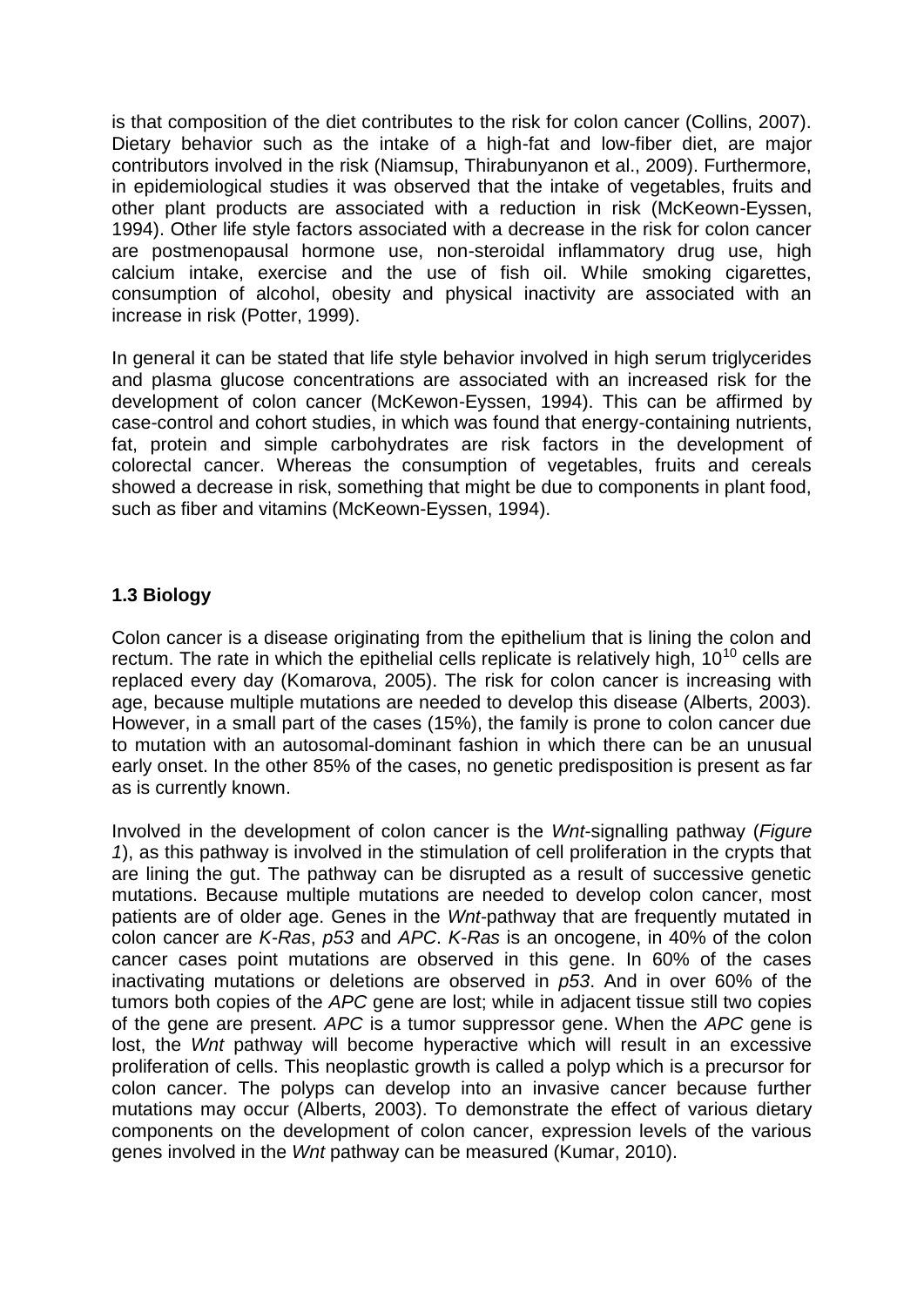

*Figure 1: Wnt signalling pathway, schematic presentation (Thorstensen, 2003)*

# **2. Microbiota in the colon**

### **2.1 Genera and species**

The human adult gut contains about 100 trillion microbial organisms, which as a total is called the microbiota (Davis, 2009). This microbiota normally contains over 500 different bacterial species, of which the highest concentration is found in the colon (Guarner, 2006). The human microbiota is dominated by strict anaerobe bacteria; with genera that include *Bacteriodes*, *Eubacterium*, *Fusobacterium*, *Peptostreptococcus* and *Atpobium* (Davis, 2009). In numbers that lay around 1000 fold lower, facultative anaerobes are present such as *Lactobacillus*, *Enterococcus*, and *Enterobacteriaceae*. Genera or species that might be involved in the pathogenesis of cancer include *Streptococcus bovis*, *Bacteriodes*, *Clostridia* and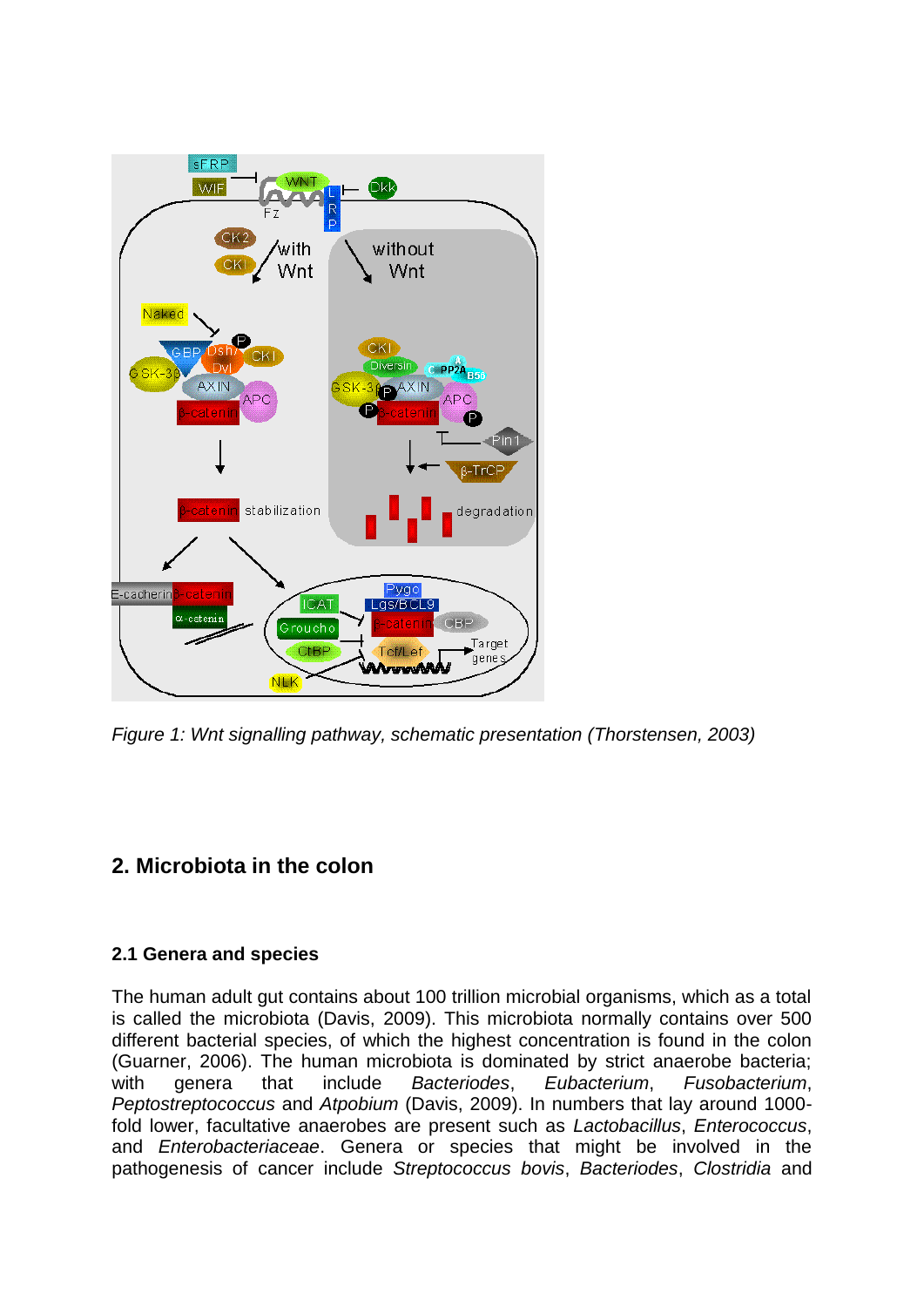*Helicobacter pylori*, while species that include *Lactobacillus acidophilus* and *Bifidobacterium longum* are shown to inhibit tumor development induced by carcinogens (Davis, 2009). The composition of the microbiota in the gut can be modified by the diet (Sarbini, 2011).

#### **2.2. Mechanism of action**

The microbiota can be involved in the development of colon cancer, as well in the prevention as in the onset. Mechanisms that are involved are for instance production of substances from dietary components that have genotoxic, carcinogenic and tumor-promoting activities (Niamsup, 2009). The release of carcinogens in the intestinal tract can be the result of metabolic actions of bacterial enzymes. Enzymes produced by the microbiota can transform dietary components into tumor-promoting, genotoxic and carcinogenic substances. It was found that bacterial enzymes present in the feces are associated with the conversion of pro-carcinogens to carcinogens (Karthik kumar, 2009). Enzymes that are associated with the transformation of precarcinogens into carcinogens are for instance β-glucuronidase, nitroreductase, azoreductase, 7-α-dehydroxylase and cholesterol dehydrogenase (Niamsup, 2009). The β-glucuronidase enzyme is known to be involved in the generation of toxic and carcinogenic metabolites by hydrolyzing glucuronide conjugates (Karthik kumar, 2008). These glucuronides usually are synthesized by the liver as a detoxification mechanism and the glucuronides are excreted from the body in the bile. When the bile reached the intestines, the glucuronides cannot be absorbed in the small intestine and thus reach the colon. Here, the bacterial β-glucuronidase can cleave of the glucoside from the detoxified glucuonide, thus forming the original toxic compound again. This compound (unless further metabolized by the microbiota) can interact with the epithelial layer, which are the first cells of the body it gets into contact with, and influence colon cancer onset or progression.

Two examples of bacterial species that can act tumor promoting are *Streptococcus bovis* and *Helicobacter pylori*. *Streptococcus bovis* can be found in the normal microbiota of the gastrointestinal (GI) tract in 5-16% of the adults (Noble, 1978). It is a Gram positive bacterium that can cause infections of endocarditis and bacteraemia. In many studies, it is linked with colon polyps and carcinomas (Burnett-Hartman, 2008). In this association several mechanisms have been hypothesized. One hypothesis is that the neoplastic sites in the colon can form niches for *Streptococcus bovis* so that survival of this bacterium is allowed and an infection is due to the local tumor. A second hypothesis is that an infection with *Streptococcus bovis* might promote the development of carcinogenesis. This last hypothesis is supported by several *in vivo* studies. Furthermore, an increase in interleukin IL-8 was found in this studies. IL-8 is a cytokine that plays a role in colon cancer as it has mitogenic and angiogenic properties (Tialsma, 2012).

*Helicobacter pylori* is a bacterium that is found in approximately half of the world's population and is seen as an infection (Burnett-Hartman, 2008). It is a Gramnegative bacterium and is well adapted to the conditions in the stomach. The development of gastric carcinogenesis through this bacterium is thought to involve inflammation and the deregulation of the cell cycle. This deregulation occurs by a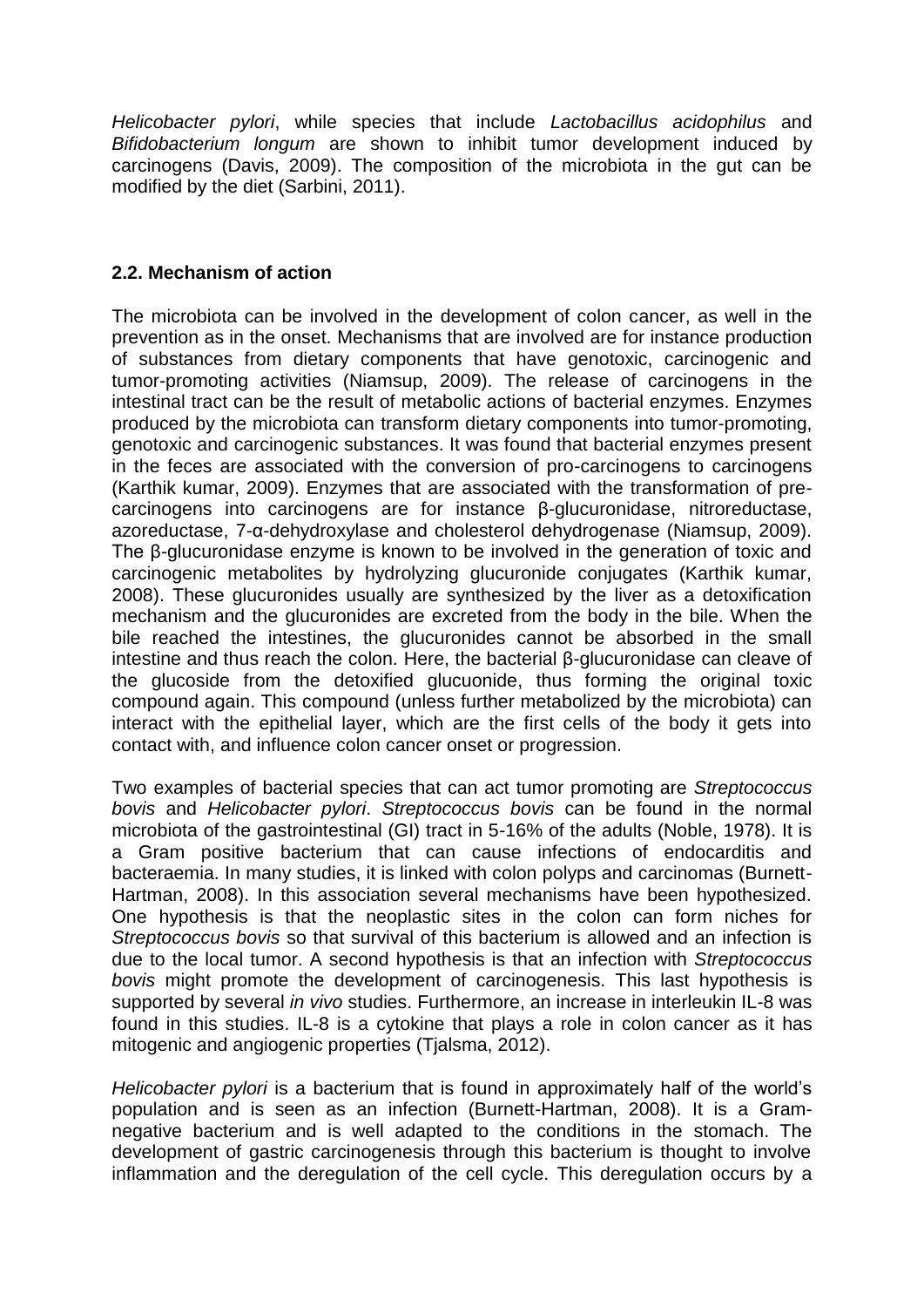*Helicobacter pylori* protein, which is encoded by the cytotoxin-associated gene A (*cagA*). CagA binds to SHP2, and activates this onco-protein what results in cell growth and motility (Lochhead, 2007). However, the relation between *Helicobacter pylori* and colorectal cancer is not yet clarified (Burnett-Hartman, 2008). Burnett-Hartman et al. found that in 16 epidemiological studies that examined the associations between colorectal cancer and *Helicobacter pylori*, six studies found statistically significant associations. Differences in the results in these studies might be due to differences in strains, as it was indicated that *Helicobacter pylori* CagA<sup>+</sup> strains are more likely to cause malignancy and inflammation than CagA strains (Beales, 1996; Maeda, 2007).

On the other hand, there are also bacteria present in the microbiota which produce enzymes that can act preventive. Examples of these enzymes are β-galactosidase and α-glucosidase, which exert activities that can improve carbohydrate fermentation to short chain fatty acids (SCFAs) (Macfarlane, 1991). Strains from the genus *Bifidobacterium* are an example of bacteria exerting α-glucosidase enzyme activity (Sarbini, 2011). But also other mechanisms in which the microbiota can have a protecting potential for colon cancer are suggested. This can be due to mechanisms as alteration of the metabolic activities of intestinal microbiota and the physicochemical condition in the colon, the production of anti-carcinogenic compounds, the enhancement of the immune response of the host and effects on physiology of the host (Niamsup, 2009). Mechanisms involved might include the reduction of the activity of cancer-causing bacteria, anti-mutagenic and anti-carcinogenic properties (Chau, 2006). Microbiota in the colon degrade undigested polysaccharides to SCFA's, synthesize biotin, foliate and vitamin K, ferment indigestible dietary residue, and assist in calcium, magnesium and iron absorption (Nowak, 2009).

Which bacterial species are exactly associated with colon cancer is not totally clarified yet, but known is that types as *Lactobacillus* and *Bifidobacterium* have a lower carcinogen producing enzyme activity than types as *Clostridium* and *Bacteroides*. Therefore, the balance in microbial strains in the gut might be of importance in the risk for colon cancer (Davis, 2009).

### **3. Food components that affect the risk for colon cancer**

#### **3.1 Carbohydrates vs. proteins**

Food compounds that are not completely digested and absorbed in the small intestine can be fermented by the microbiota in the large intestine. The main types of anaerobic fermentation in the gastrointestinal tract are carbohydrate and proteolytic (Davis, 2009). It is thought that the main end product of carbohydrate metabolism reduce the cancer risk while end products associated with proteins might increase the risk. Carbohydrates can be fermented by bacteria so that SCFAs are produced. Examples of genera involved in this are *Bifidobacterium* and *Lactobacillus*, but many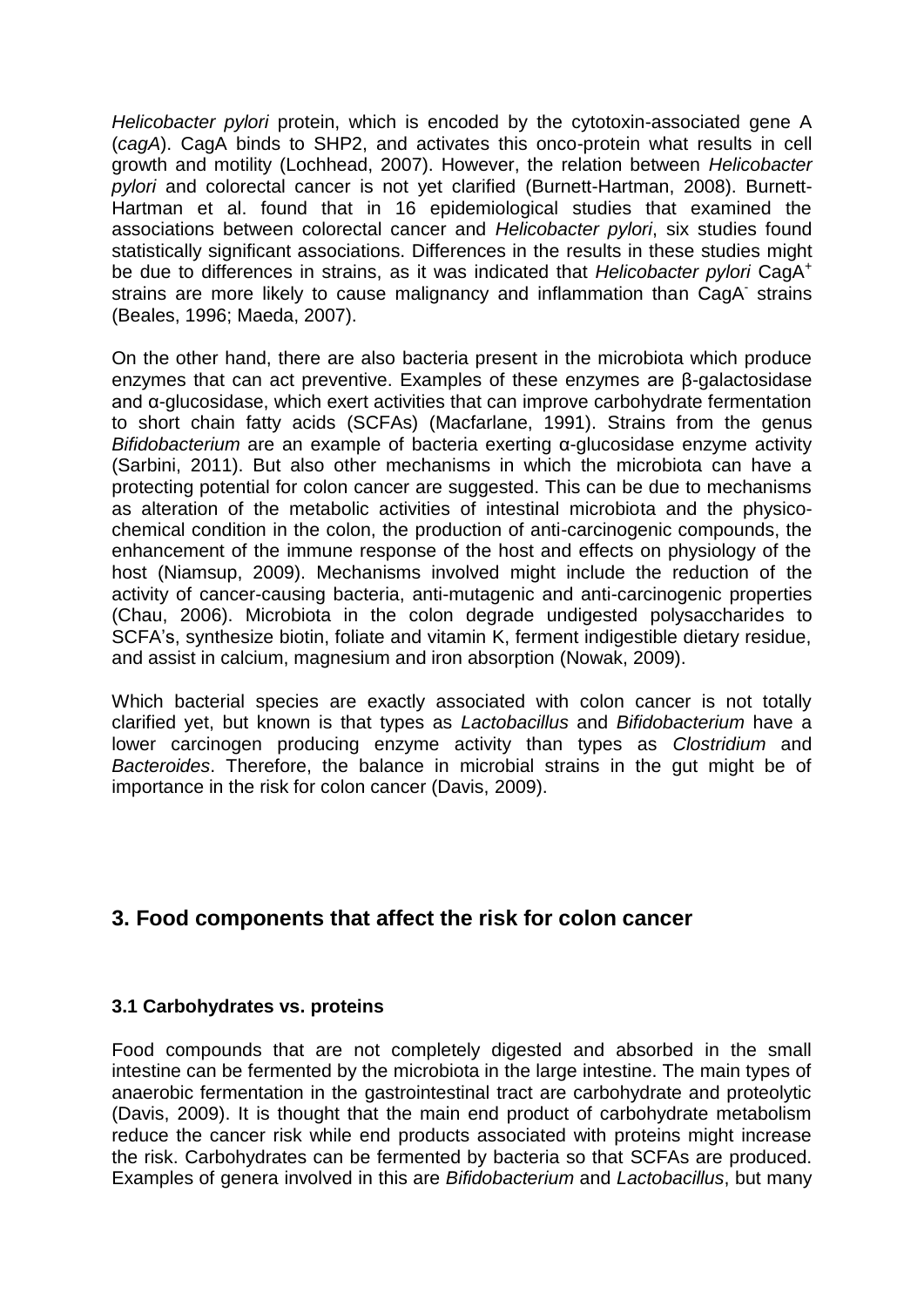more species are capable of doing this. *Bifidobacterium* and *Lactobacillus* are genera that produce the SCFAs acetate and lactate from out carbohydrates. These are intermediate products that can be further metabolized to butyrate and propionate by other bacteria such as *Eubacterium halii* and *Faecalibacterium prausnitzii*. Mainly butyrate is a SCFA that reduces the risk for colon cancer (Beards, 2010). SCFAs can lower the pH in the gut and may inhibit pathogens in the GI tract and this also can reduce the risk for colorectal cancer (Gibson, 1999). End products of proteolytic fermentation include phenolic compounds, such as indole, skatol and p-cresol and nitrogen-containing metabolites such as amines, ammonia, and *N*-nitroso compounds which can all be toxic (Davis, 2009).

### **3.2 Preventive potential of food compounds**

Because the diet can change the composition of the microbiota in the gut, the diet can contribute to the enhancement of a beneficial microbiota in the gut. Food compounds that exert beneficial effects due to selective stimulation of growth or activity of gut microbiota are called prebiotics (Davis, 2009). Prebiotics exist of dietary carbohydrates that are not digested in the upper GI tract and alter the bacterial composition of the gut and can be an energy source for the microbiota (Gupta, 2009). It was found that a large number of dietary fiber fractions can act as prebiotics. These contain fructo-oligosaccharides (FOS), inulin, galactooligosaccharides (GOS) which can be derived from lactose, trans-galactooligosaccharides (TOS), and iso-malto-oligosaccharides (IMO) (Fooks, 1999; Blaut, 2002; Rastall, 2002). Members of the microbiota in the gut known for health promoting activities are *Bifidobacterium* and *Lactobacillus* (Beards, 2010). Therefore food components that increase the amount of these species are called prebiotics.

Probiotics are live microbial food ingredients that when ingested in adequate amounts have beneficial health effects (Salminen, 1998). An ideal probiotic is considered to be safe, resistant to bile, hydrochloric acid and pancreatic juice, has anti-carcinogenic activity and stimulates the immune system. It has reduced intestinal permeability, produces lactic acid and is able to survive the acidic conditions of the stomach and the alkaline conditions of the duodenum (Vimala, 2006). The most common types of microbes used as probiotics are *Bifidobacterium* and Lactic Acid Bacteria (LAB), which includes *Lactobacillus*. Foods that mainly contain LAB are fermented milks, cheeses, sausages, wine and fruit juices (Gupta, 2009). These bacteria can exert beneficial effects in the gastrointestinal (GI) tract. LAB can reduce levels of colon enzymes that convert pro-carcinogens to carcinogens. It mainly reduces enzyme levels of β-glucuronidase, nitro-reductase and azo-reducatse. Changes in enzyme activity in humans have been observed with *Lactobacillus acidophilus* and *Bifidobacterium bifidum* (Marteau, et al. 1990), and *Lactobacillus rhamnosus GG* (LGG) (Goldin, 1984). Also, beneficial effects can be attributed to immune-potentiating effects by LAB strains (Karthik kumar, 2009). It has for instance been shown that probiotic bacteria modulate the immunoglobulin production. For example the probiotic LGG, has been proven to beneficially affect the intestinal immunity by increasing immunoglobulin secreting cells in the intestinal mucosa. (For example IgA is higher). In this way, LGG can stimulate the local release of interferons and it facilitates antigen transport to underlying lymphoid cells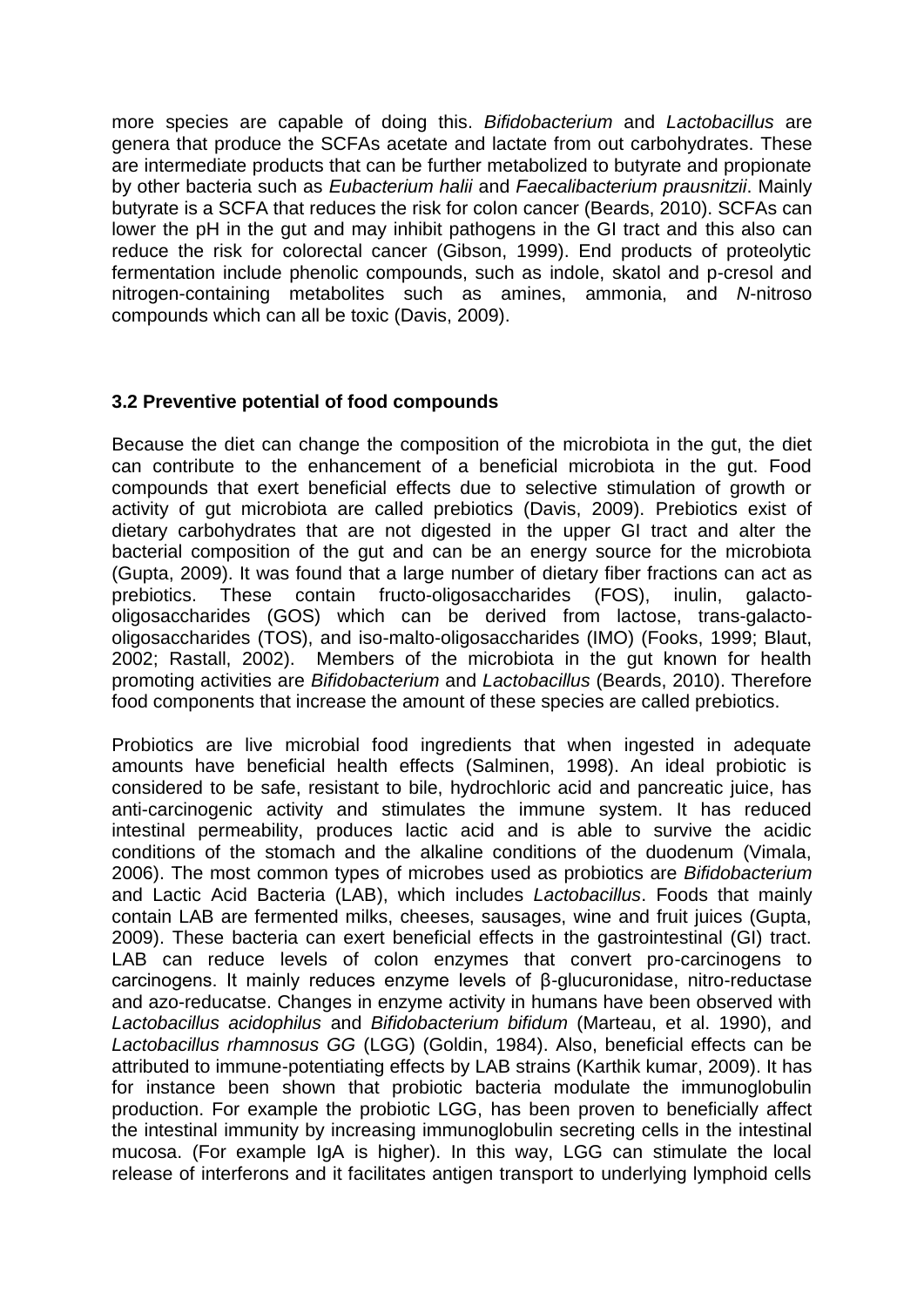(Reid, 2003). Probiotic bacteria can also increase profiles of cytokines TNF-α, IFN-γ, and IL-10. *Lactobacillus* and *Bifidobacterium* species have been frequently shown to modify the activity of the microbiota in the gut so that there is a reduction in βglucuronidase and carcinogen levels (Reid, 2003; Ling 1994). Furthermore, it was found that lactobacilli might prevent or delay tumors in the intestine by binding to mutagenic compounds and suppressing the growth of bacteria that convert procarcinogens into carcinogens. The synergy between probiotics and prebiotics leads to the development of food products known which are known as synbiotic products (Roberfroid, 1998; Ziemer, 1998).

### **3.3 Carbohydrates**

As eluded to above, from the fermentation of carbohydrates, such as GOS, FOS and inulin, SCFAs are produced (Davis, 2009). SCFAs are byproducts in the microbiotic fermentation of dietary fibers (Blottiere, 2003). In an *in vitro* study on the fermentation of dietary fiber of rice, it was shown that fermentation by pure cultures of probiotics lead to a significant increase in SCFA levels of acetate, butyrate and propionate (Fernando, 2010). Other metabolites that can be formed as a result of this fermentation are  $CO<sub>2</sub>$ , H<sub>2</sub>, CH<sub>4</sub>, and other organic acids (Fernando, 2010). Examples of bacteria that ferment carbohydrates and produce acetate and lactate as main end product are *Lactobacillus* spp. and *Bifidobacterium* spp. (Zani, 1974). The interaction between prebiotics and probiotics also leads to the continuous production of SCFA.

In research performed *in vitro* as well as *in vivo*, it was found that SCFAs can regulate cell proliferation. The most important SCFA is butyrate, because it is the major source of energy for colonic epithelial cells and regulates cell growth and differentiation (Blottiere, 2003).Cell proliferation can be influenced by the release of growth factors or gastrointestinal peptides, or through modulation of mucosal blood flow. SCFA can act directly on genes that regulate cell proliferation, in which butyrate is the SCFA which shows most effect (Blottiere, 2003). At first, it was thought that effects that were observed seemed to be paradoxical. *In vivo* a trophic effect on the intestinal mucosa was observed; while *in vitro* an inhibitory effect on colonic neoplastic cells is found. However, it thus seems that the role in normal colonic cells is opposite to that of the role SCFA exert in neoplastic cells (Blottiere, 2003).

SCFAs in general and butyrate in particular are the main energy source for colonic epithelial cells. This means that cell proliferation is stimulated when this source of energy is compared with non-energetic/less-energetic substrates. Furthermore, it was shown that SCFAs are able to affect cell proliferation by the release of gastrointestinal peptides or growth factors. By acting on specific genes, butyrate can inhibit cell proliferation, stimulate differentiation and induce apoptosis. The mechanism of action of butyrate involves the induction of the expression of p21/Cipl at protein as well as at mRNA levels. This leads to an accumulation of cells in the G1 phase of the cell cycle, and therefore butyrate inhibits cell proliferation. Furthermore, it was found that cyclin D3 is up regulated. And that c-myc, which is the key transcription factor, is down regulated. Cdk inhibitor p21/Cipl has a structural role in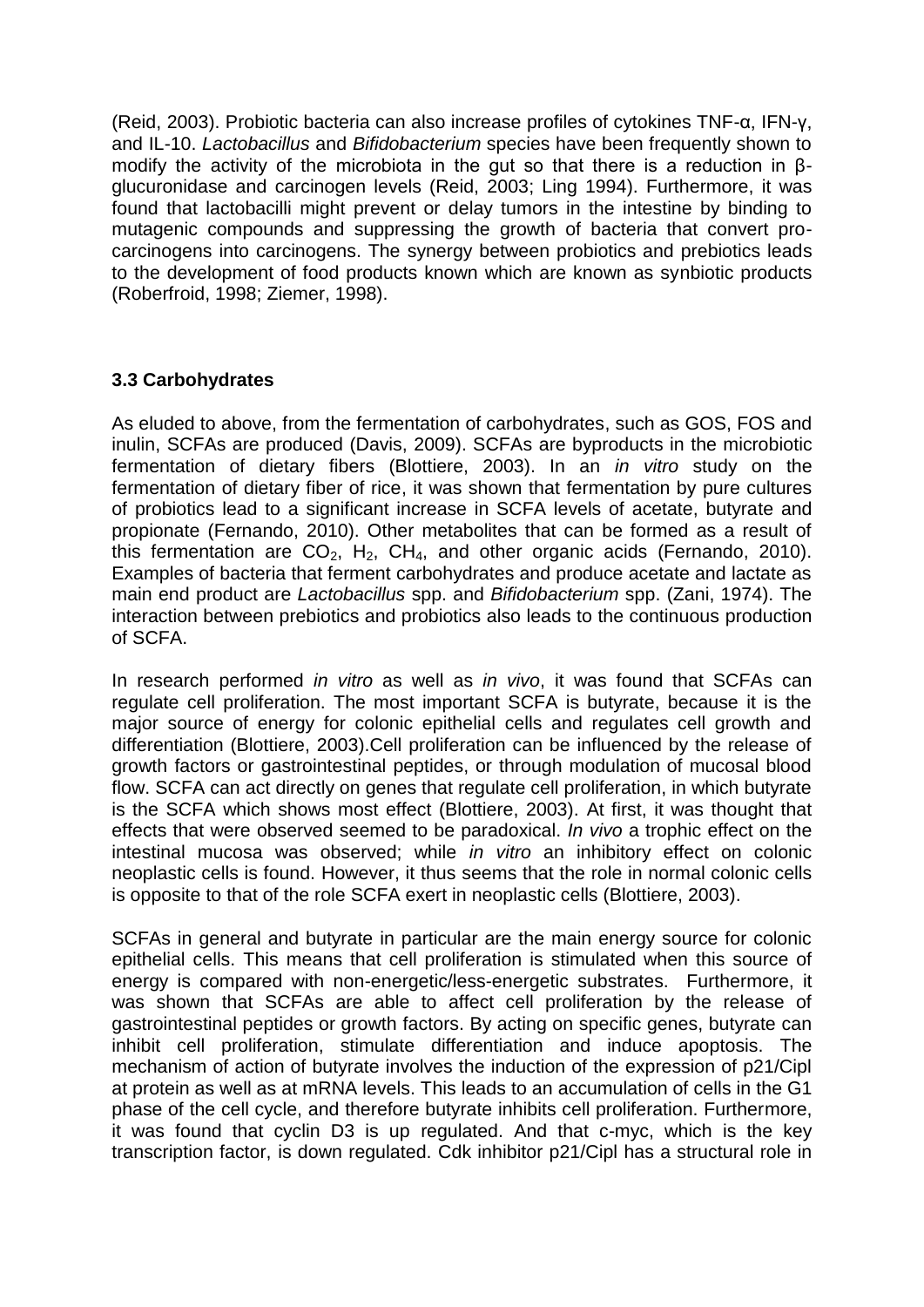the butyrate-mediated G1 growth arrest, as it was observed that in absence of p21/Cipl, the cells enter the S phase (*Figure 2*) (Blottiere, 2003).



*Figure 2: Proteins involved in cell proliferation. Butyrate can induce expression of p21/Cip1, so that cell proliferation is inhibited in the G1 phase of the cell cycle (Blottiere, 2003).* 

Butyrate has also been shown to hyperactivate the WNT/catenin signaling pathway, which has been shown to be important in colon cancer as eluded to above (Lazarova, 2004; Bordonaro, 2007). The hyperactivation of WNT/catenin signaling by butyrate takes place only in colonic neoplastic cells with mutations in the pathway, and such mutations are detected in 80% of the sporadic colon cancers.

#### **3.4 Proteins**

Proteolytic fermentation can result in the formation of substances that are toxic and can result in the formation of colon cancer. Examples of these substances are hydrogen sulfide, ammonia and phenolics. Further was found that bacterial populations can be modified as a result of diet. In an *in vivo* experiment in which mice were fed high-fat diets, a decrease in *Bacteroides*, *Eubacterium rectale/Clostridum coccoides* and *Bifidobacterium* was observed. What leads to an increase in endotoxemia resulting in diabetes (Cani, 2007). Moreover, the consumption of red meat can result in an increase in sulfate reducing bacteria, which produce hydrogen sulfide. Hydrogen sulfide is a genotoxic substance (Rooks, 2011). Proteins can also be a risk factor in the diet because preparation of meat at temperatures of 150-300 degrees can lead to the formation of heterocyclic aromatic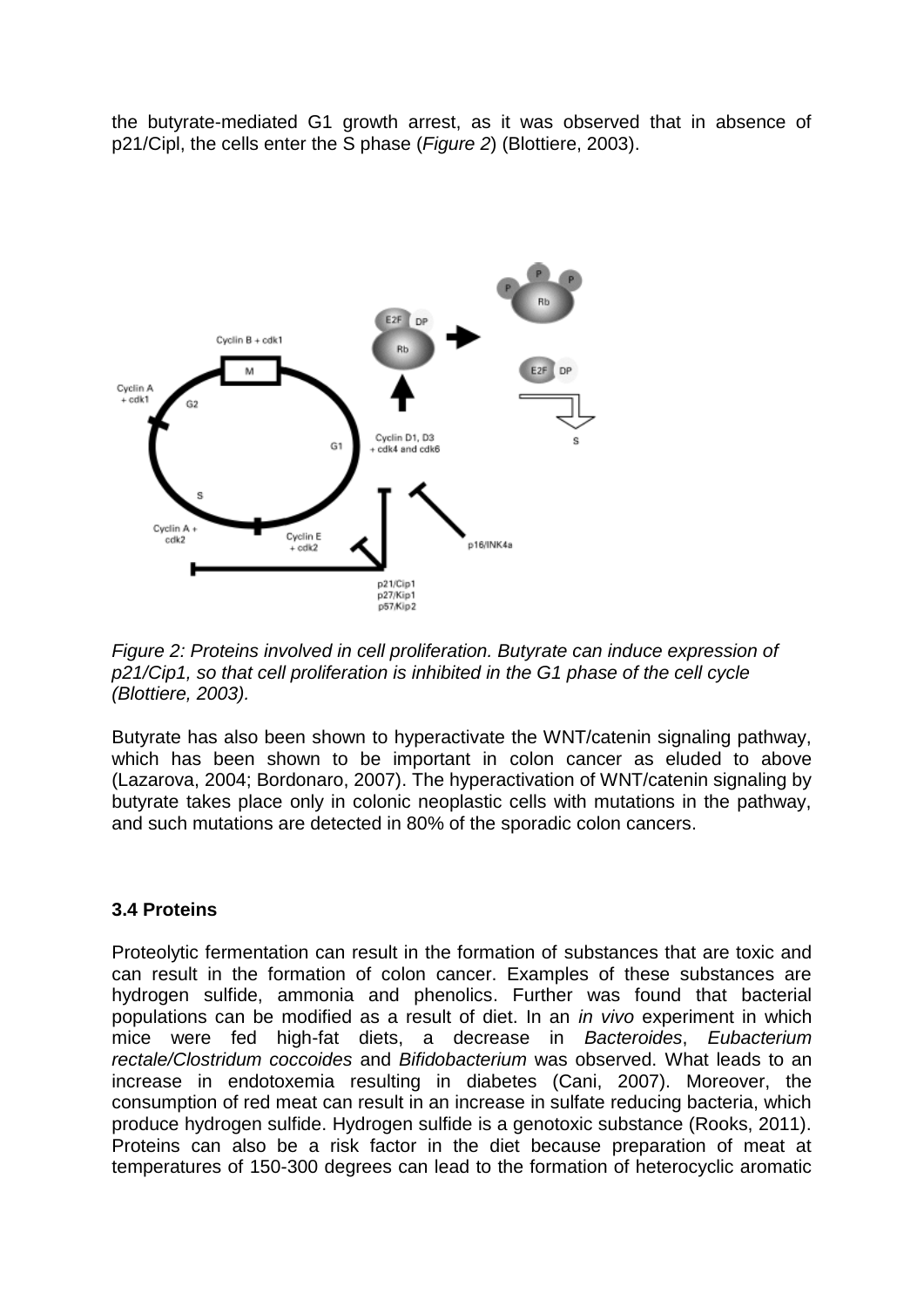amines (HCA) out of amino acids. HCA are compounds that possess mutagenic potential and can contribute to the development of colorectal cancer (Nowak, 2009). Red meat can also increase the amounts of amines, nitrites and arginine's (Tjalsma, 2012). Furthermore, diets that are high in animal fats can stimulate growth of bacteria that produce secondary bile salt which is cytotoxic and carcinogenic (Nagengast 1995).

### **3.5 Other dietary components.**

The intake of fiber (the major source of butyrate in the colon) is usually accompanied by that of other bioactive ingredients, and many fiber-rich foods are a source of polyphenols (e.g., cereals, fruit, and vegetables). The drinks that accompany our meals further increase the complexity of bioactives: wine, fruit juices, cocoa, tea, and coffee are also all rich in polyphenols. The two main classes of dietary polyphenols are the flavonoids and the phenolic acids. Similar to butyrate, polyphenols and their metabolites have been reported to exhibit a colon cancer protective role. For example, quercetin, a flavonol found in citrus fruit, buckwheat, and onions, suppresses the formation of aberrant crypt foci and induces apoptosis in preneoplastic human colonocytes (Herzog, 2004; Warren, 2009). Caffeic acid esters present in propolis are potent inhibitors of human colon adenocarcinoma cell growth, carcinogen-induced biochemical changes, and preneoplastic lesions in the rat colon (Rao, 1995; Rao, 1993). A colon cancer preventive role has also been reported for isoflavons, curcumin, and the major polyphenol in green tea, epigallocatechin-3 gallate (EGCG, Kumar, 2007).

Since the intake of dietary fiber is frequently accompanied by that of polyphenols, it was logical to test whether WNT/catenin signaling and apoptosis in colon cancer cells are modified by polyphenols and their (microbial) metabolites. Presently, the combined effects of butyrate and polyphenol metabolites on WNT/catenin signaling are unknown; however, there have been reports on the modulation of WNT/catenin signaling by polyphenols. For example, polymeric black tea polyphenols inhibit 1,2 dimethylhydrazine-induced colorectal tumorigenesis in rats, and it has been suggested that this effect is mediated by suppression of WNT/catenin signaling (Patel, 2008). EGCG suppresses WNT/catenin transcriptional activity in HCT-116 cells at concentrations of 100-200 µM, which are unachievable *in vivo* (Kim, 2006); however, at physiologically relevant concentration of 0.5 µM (Halliwell, 2005; Manach, 2005; Gao, 2006), EGCG inhibits the enzyme glycogen synthase kinase-3 beta (GSK-3beta, Pahlke, 2006). The inactivation of GSK-3beta should result in accumulation of the transcriptionally active Ser-37/Thr-41-dephosphorylated betacatenin, the main mediator of WNT transcriptional activity ( Staal, 2002; van Noort, 2002). Polyphenol-rich apple juice extract, as well as the free aglycon phloretin and the flavonol quercetin, also inhibit GSK-3beta in *in vitro* assays (Kern, 2006). In agreement with this inhibitory effect, quercetin increases WNT/catenin transcriptional activity by 15% at 10 µM, a concentration that also exceeds the levels achievable *in vivo* (Staal, 2002). The interpretation of these results is difficult due to the fact that the bioavailability of these compounds has not been taken into account, or is unknown. The inhibition of GSK-3beta by some polyphenols indicates that these compounds may synergize with butyrate in its effect on WNT/beta-catenin signaling.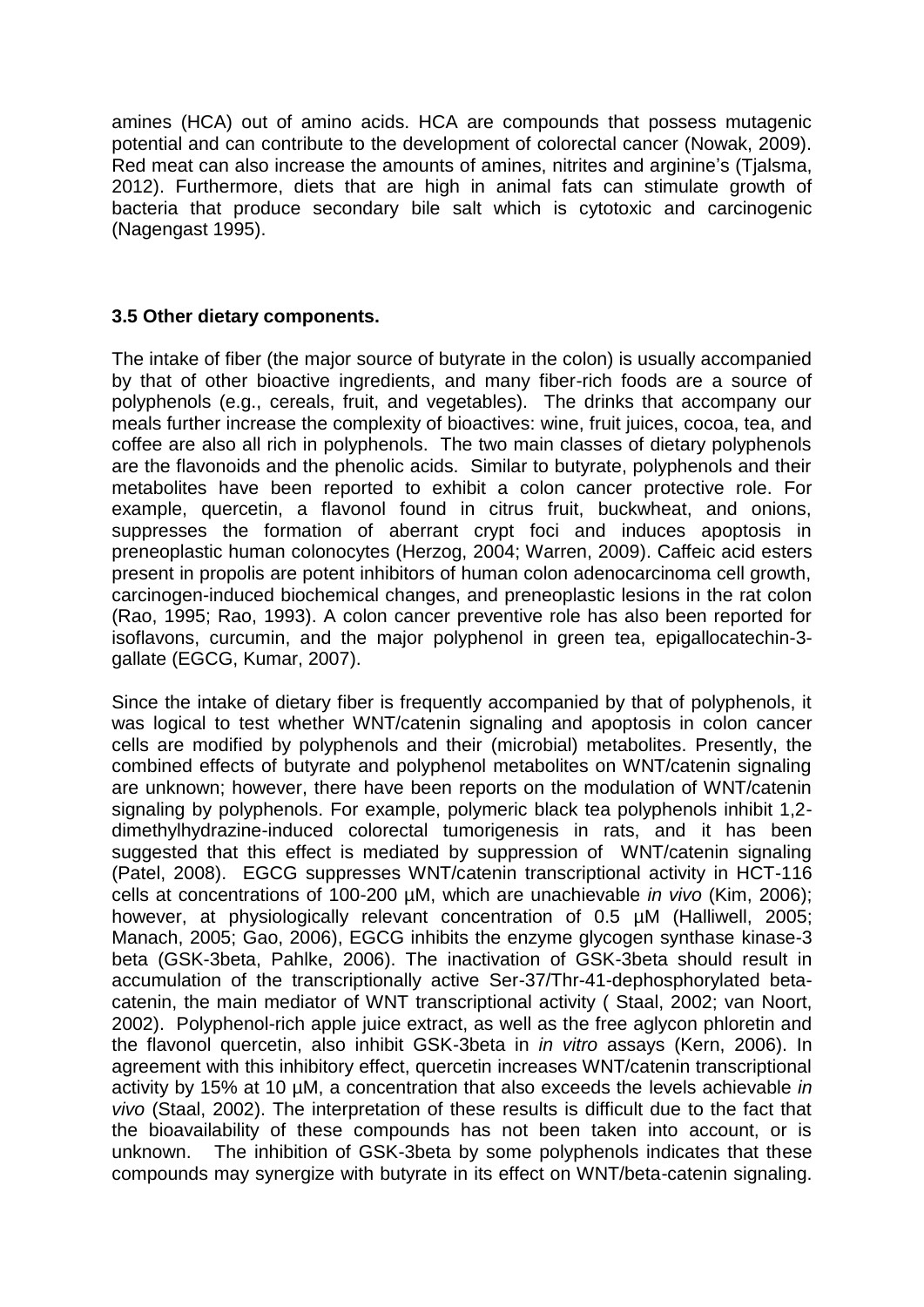Furthermore, similar to butyrate, some polyphenols and their metabolites inhibit histone deacetylases (HDACs). Thus, fermentation of polyphenol-rich apple juice extracts with human fecal slurry revealed that polyphenol metabolites have a HDAC inhibitory function (Waldecker, 2008). Metabolites of polyphenols in the colon, such as p-coumaric acid, 3-(4-OH-phenyl)-propionate, and caffeic acid also exhibit HDAC inhibitory function in *in vitro* assays with nuclear extracts from HT-29 human colon cancer cells (Waldecker, 2008). Therefore, similar to butyrate (Lazarova, 2004; Bordonaro, 2007), polyphenol metabolites with HDAC inhibitory function may protect against colon cancer via stabilization of beta-catenin and hyperinduction of WNT/beta-catenin signaling.

### **4. Discussion**

In this literature review it is clarified that the diet can influence the risk for the onset and progression of colorectal cancer. Carbohydrates have a preventive potential through there conversion by the microbiota in protective metabolites such as butyrate and metabolites of polyphenols, while proteins can result in the formation of toxic end-products (Rooks, 2011). In future research the relationship between various types of bacteria and their role in colorectal cancer needs to be further clarified. As it is not yet totally clear which species exactly are involved in the development of cancer, although some are already determined. In addition, it should be further clarified what the specific role of these species is, such as for instance *Helicobacter pylori* (Burnett-Hartman, 2008). When mechanisms behind the involvement of the microbiota in colon cancer and the relation to the diet becomes clearer, food product can be developed that exert beneficial properties so that the risk for colorectal cancer can be reduced. Furthermore, the development of colorectal carcinogenesis can be prevented, by a reduction in the intake of food compounds that are positively associated with the risk for colon cancer.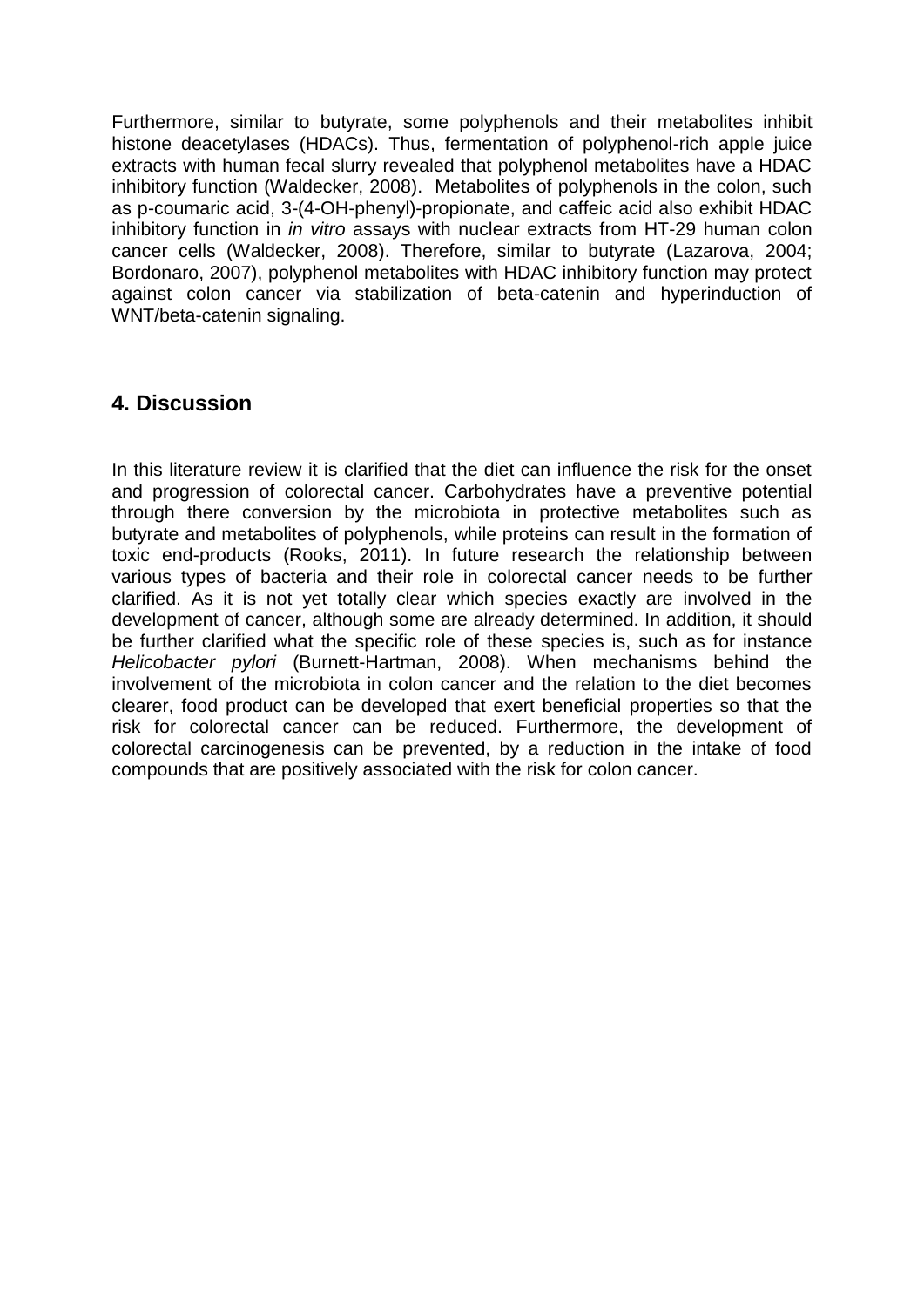### **References**

Alberts A.; Johnson, A.; Lewis, J.; Raff, K.; Roberts, K.; Walter, P. *Molecular biology of the cell 4th edition*, 2003

Beales, I.L.; Crabtree, J.E.; Scunes, D.; Covacci, A.; Calam, J. *Antibodies to CagA protein are associated with gastric atrophy in Helicobacter pylori infection.* Eur J Gastroenterol Hepatol, 1996, 8, 645-649

Beards, E.; Tuohy, K.; Gibson, G. *Bacterial, SCFA and gas profiles of a range of food ingredients following in vitro fermentation by human colonic microbiota*. Molecular biology, genetics and biotechnology. 2010, 16, 4, 420-425

Blaut, M. *Relationship of prebiotics and food to intestinal microflora*. European Journal of Nutrition, 2002, 41, 1, 11-16

Blottiere, H. M.; Buecher, B.; Galmiche, J.P; Cherbur, C. *Molecular analysis of the effect of short-chain fatty acids on intestinal cell proliferation.* 2003, 62, 101-206

Bordonaro, M.; Lazarova, D.L.; Sartorelli, A.C. *The activation of beta-catenin by Wnt signaling mediates the effects of histone deacetylase inhibitors*. Exp.Cell Res, 2007, 313, 1652-1666

Burnett-Hartman, A.N.; Newcomb, P.A.; Potter, J.D. *Infectious Agents and Colorectal Cancer: A Review of Helicobacter pylori, Streptococcus bovis, JC Virus and Human Papillomavirus*, Cancer Epidemiolo Biomarkers Prev, 2008, 17,11, 2970

Cani, P.D.; Neyrinck, A.M.; Fava, F.; Knauf, C.; Burcelin, R.G.; Tuohy, K.M. et al. *Selective increases of bifidobacteria and gut microflora improve high-fat-diet-induced diabetes in mice through a mechanism associated with endotoxemia*. Diabetologia, 2007, 50, 2374-83

Chau, I.; Cunningham, D. *Adjuvant therapy in colon cancer—what, when and how?* Annals of Oncology, 2006, 17, 9, 1347-1359

Collins, J.; Rafter, J.; Bennett, M; Caderni, G.; Clune, Y.; Hughes, R.; Karlsson, P.; Klinkder, A.; O'riordan, M.; O'Sullivan, G.; Pool-Zobel, B.; Rechkemmer, G.; Roller, M.; Rowland, I.; Salvadori, M.; Thijs, H.; Van Loo, J.; Watzl, B. *Dietary synbiotics reduce cancer risk factors in polypectomized and colon cancer patients.* Am.J.Clin.Nutr., 2007, 85,2, 488-496

Davis, C.D.; Milner, J.A. *Gastrointestinal microflora, food components and cancer prevention.* J.Nutr.Biochem., 2009, 20, 10, 743-752

Fernando, W.M.A.D.B.; Brennan, C.S.; Flint, S. *Enhancement of short chain fatty acid formation by pure cultures of probiotics on rice fibre*. International journal of food science and technology, 2010, 45, 4, 690-697

Fooks, L.J.; Fuller, R; Gibson, G.R. *Prebiotics, probiotics and human gut microbiology*. International Dairy Journal, 1999, 9, 53-61

Gao, K.; Xu. A.; Krul, C.; Venema, K.; Liu, Y.; Niu, Y.; Lu, J.; Bensoussan, L.; Seeram, N.P.; Heber, D.; Henning, S.M. *Of the major phenolic acids formed during human microbial*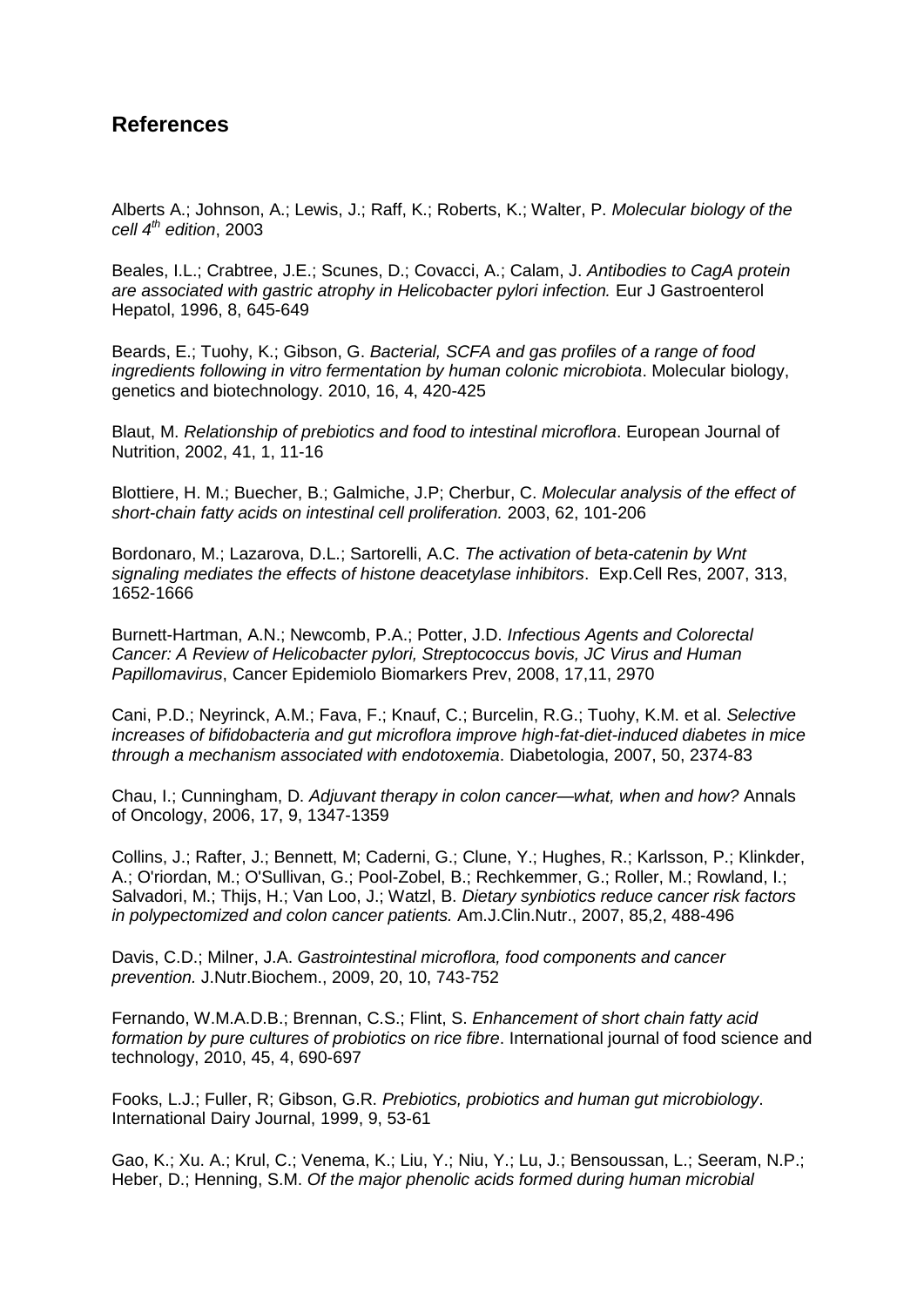*fermentation of tea, citrus, and soy flavonoid supplements, only 3,4-dihydroxyphenylacetic acid has antiproliferative activity*. J. Nutr, 2006 126, 52-57

Gibson, G.R. *Dietary modulation of the human gut microflora using prebiotics oligofructose and inulin*. J Nutr, 1999, 129, S1438-41

International Agency for Research on Cancer (IARC), *Colorectal cancer incidence and mortality worldwide in 2008*, Globocan 2008 Cancer fact sheet, 2010

Goldin, B.R.; Gorbach, S.L. *The effect of milk and lactobacillus feeding on human intestinal bacterial enzyme activity.* American Journal of clinical Nutrition, 1984, 39, 756-761

Guarner, F. *Enteric flora in health and disease*. Digestion, 2006, 73, 5-12

Gupta, V.; Garg, G. *Probiotics*, Indian Journal of Medical Microbiology, 2009, 27,3, 202-211

Halliwell, B.; Rafter, J.; Jenner, A. *Health promotion by flavonoids, tocopherols, tocotrienols, and other phenols: direct or indirect effects? Antioxidant or not?* Am. J. Clin. Nutr, 2005, 81, 268S-276S

Herzog, A.; Kuntz, S.; Daniel, H.; Wenzel, U. *Identification of biomarkers for the initiation of apoptosis in human preneoplastic colonocytes by proteome analysis*. Int J Cancer, 2004, 109, 220-229

Karthik kumar, V.; Vennila, S.; Nalini, N. *Modifying effects of morin on the development of aberrant crypt foci and bacterial enzymes in experimental colon cancer*, Food and Chemical Toxicology, 2009, 47, 2, 309-315

Kern, M.; Pahlke, G.; Ngiewih, Y.; Marko, D. *Modulation of key elements of the Wnt pathway by apple polyphenols*. J. Agric. Food Chem, 2006, 254, 7041-7046

Kim, J.; Zhang, X.; Rieger-Christ, K.M.; Summerhayes, I.C.; Wazer, D.E.; Paulson, K.E.; Yee, A.S. *Suppression of Wnt signaling by the green tea compound (-)-epigallocatechin 3 gallate (EGCG) in invasive breast cancer cells*. Requirement of the transcriptional repressor HBP1. J. Biol. Chem., 2006, 281, 10865-10875

Komarova, N.L. *Cancer, aging and the optimal tissue design*. Semin Cancer Biol., 2005, 15, 494-505

Kumar, M.; Kumar, A.; Nagpal, R. *Cancer-preventing attributes of probiotics: an update.* Int.J.Food Sci.Nutr., 2010, 61, 5, 473-24

Kumar, N.; Shibata, D.; Helm, J.; Coppola, D.; Malafa, M. *Green tea polyphenols in the prevention of colon cancer*. Front Biosci., 2007 12, 2309-2315

Lazarova, D.L.; Bordonaro, M.; Carbone, R.; Sartorelli, A.C. *Linear relationship between WNT activity levels and apoptosis in colorectal carcinoma cells exposed to butyrate*. Inter. J. Cancer., 2004, 110, 523-531

Ling, Wh.H.; Korpela, R.; Mykkanen, H.; Salimnen, S.; Hanninen, O. *Lactobacillus strain GG supplementation decrease colonic hydrolytic and reductive enzyme activities in healthy female adults.* J Nutr, 1994, 124, 18-23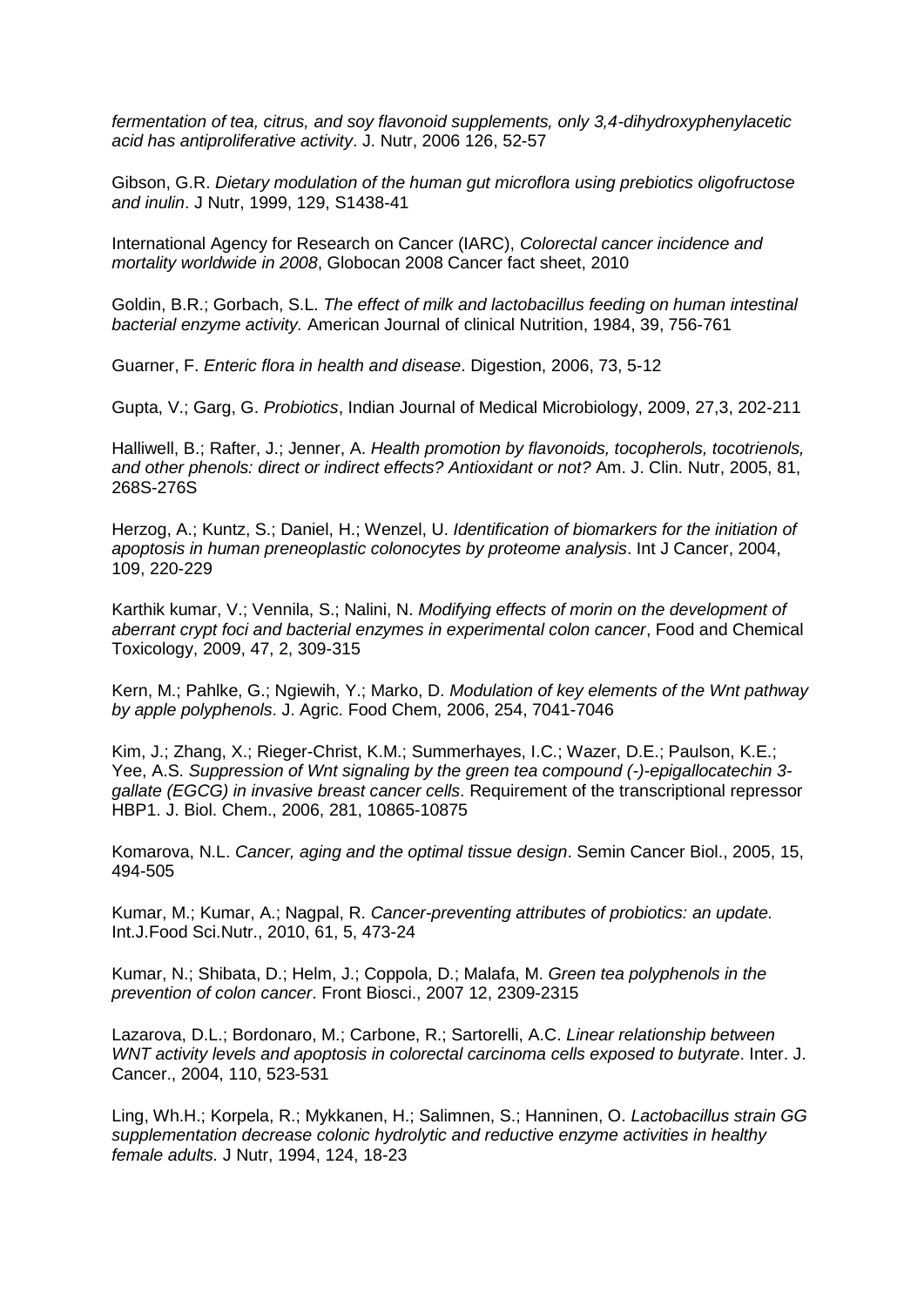Lochhead, P.; El-Omar, E.M.; *Helicobacter pylori infection and gastric cáncer*. Best Pract Res Clin Gastroenterol, 2007, 21, 281-297

Macfarlane, G.T.; Cummings, J.H. *The colonic flora, fermentation and large bowel digestive function*. The large intestine: physiology, pathophysiology and disease. Raven Press, New York, 1991, 51-92.

Manach, C.; Williamson, G.; Morand, C.; Scalbert, A.; Rémésy C. *Bioavailability and bioefficacy of polyphenols in humans. I. Review of 97 bioavailability studies*. Am. J. Clin. Nutr., 2005, 81, 230S-242S

McKeown-Eyssen, G., *Epidemiology of colorectal cancer revisited: are serum triglycerides and/or plasma glucose associated with risk?* 1994, 3, 687

Maeda, S.; Mentis, A.F.; *Pathogenesis of Helicobacter pylori infection*. Helicobacter, 2007, 12, 10-14

Marteau, P.; Pochart, P.; Flourié, B.; Pellier, P.; Santos, L.; Desjeux, J.F.; Rambaud, J.C. *Effect of chronic ingestion of a fermented dairy product containing Lactobacillus acidophilus and Bifidobacterium bifidum on metabolic activities of the colonic flora in humans.*  Am.J.Clin.Nutr. 1990, 52, 4, 685-8

Nagengast, F.M.; Grubben, M.J.A.L.; Munster, I.P. *Role of bile acids in colorectal carcinogenesis*. European Journal of Cancer, 1995, 31A, 1067-1070

Niamsup, P.; Thirabunyanon, M.; Boonprasom, P. *Probiotic potential of lactic acid bacteria isolated from fermented dairy milks on antiproliferation of colon cancer cells.*  Biotechnol.Lett., 2009, 31, 4, 571-176

Noble, C.J. *Carriage of group D streptococci in the human bowel.* J Clin Pathol, 1978, 31, 1182-1186

Van Noort, N.; Meeldijk, J.; van der Zee, R.; Destree, O.; Clevers, H. *Wnt signaling controls the phosphorylation status of beta-catenin*. J. Biol. Chem., 2002, 277, 17901-17905

Nowak, A. *Ability of probiotic Lactobacillus casei DN 114001 to bind or/and metabolise heterocyclic aromatic amines in vitro*. European Journal of Nutrition, 2009, 48:419-427

Pahlke, G.; Ngiewih, Y.; Kern, M.; Jakobs, S.; Marko, D.; Eisenbrand, G. *Impact of quercetin and EGCG on key elements of the Wnt pathway in human colon carcinoma cells*. J. Agric. Food Chem., 2006, 54, 7075-7082

Parkin D.; Bray, F.; Ferlay, J. *Global cancer statistics*, 2002, CA Cancer J Clin. 2006; 55:74- 108

Patel, R.; Ingle, A.; Maru, G.B. *Polymeric black tea polyphenols inhibit 1,2-dimethylhydrazine induced colorectal carcinogenesis by inhibiting cell proliferation via Wnt/beta-catenin pathway*. Toxicol. Appl. Pharmacol., 2008, 227, 136-146

Potter, J.D. *Colorectal cancer: molecules and populations*. J Natl Cancer Inst, 1999, 91, 916- 932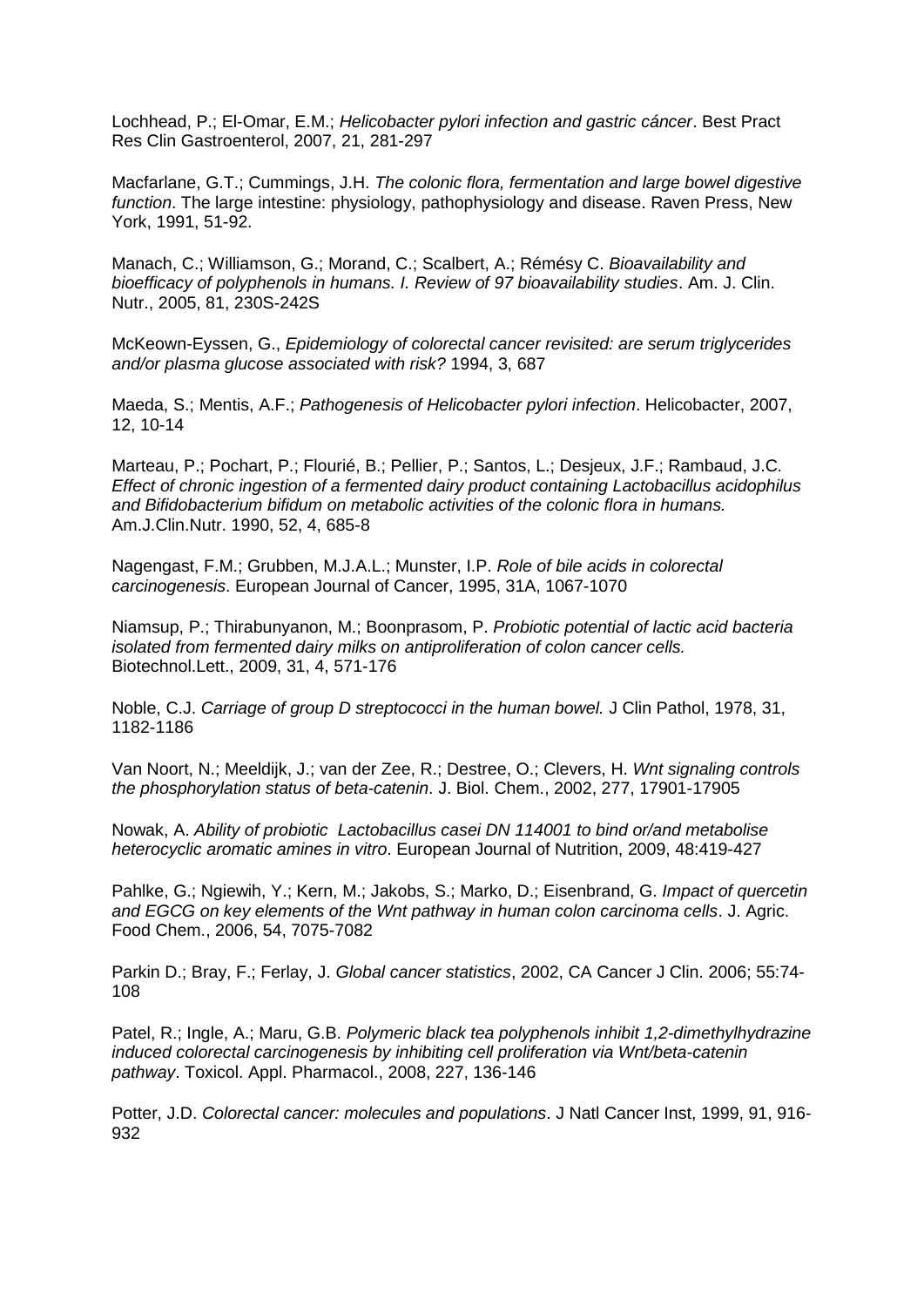Rao, C.V.; Desai, D.; Rivenson, A.; Simi, B.; Amin, S.; and Reddy, B.S. *Chemoprevention of colon carcinogenesis by phenylethyl-3-methylcaffeate*.Cancer Res., 1995, 55, 2310-2315

Rao, C.V.; Desai, D.; Simi, B.; Kulkarni, N.; Amin, S.; Reddy, B.S. *Inhibitory effect of caffeic acid esters on azoxymethane-induced biochemical changes and aberrant crypt foci formation in rat colon*. Cancer Res., 1993, 53, 4182-4188

Rastall, R.a.; Maitin, V. *Prebiotics and synbiotics: towards the next generation*. Current Opinion in Biotechnology, 2002, 13, 5, 490-496

Reid, G.; Jass, J.; Sebulsky, M.T.; McCormick, J.K. *Potential use of probiotics in clinical practice*. Clin Microbiol Rev, 2003, 16, 658-672

Roberfroid, M.B. *Prebiotics and synbiotics – Concepts and nutritional properties*. British Journal of Nutrition, 80, S197-S202

Rooks, M.G.; Garret, W.S. *Bacteria, food and cancer*. F1000 Reports Biology, 2011, 3, 12

Salminen, S.; von Wright, A.; Morelli, L.; Marteau, P.; Brassart, D.; de Vos, W.M.; Fondén, R.; Saxelin, M.; Collins, K.; Mogensen, G.; Birkeland, S.E.; Mattila-Sandholm, T. *Demonstration of safety of probiotics – a review.* 1998, 20, 44, 1-2, 93-106

Sarbini, S.R.; Kolida, S.; Naeye, T.; Einerhand, A.; Brison, Y.; Remaud-Simeon, M.; Monsan, P.; Gibson, G.R.; Rastall, R.A. *In Vitro Fermentation of Linear and α-Branched Dextrans by the Human Fecal Microbiota*. Applied and Environmental Microbiology, 2011, 5307-5315

Satia-Abouta, J.; Galanko, J.A.; Potter, J.D.; Ammerman, A; Martin, C.F.; Sandler, R.S. *Associations of Total Energy and Macronutrients with Colon Cancer Risk in African Americans and Whites; Results from the North Carolina Colon Cancer Study.* Am.J.Epidemiol., 2003, 158,10, 951

Staal, F.J.T.; van Noort, M.; Strous, G.J.; Clevers, H.C. *Wnt signals are transmitted through N-terminally dephosphorylated beta-catenin*. EMBO Rep., 2002, 3, 63-68

Thorstensen, L.; Lothe, R. *The WNT Signaling Pathway and Its Role in Human Solid Tumors.* Atlas of Genetics and Cytogenetics in Oncology and Haematology, 2003

Tjalsma, H.; Boleij, A.; Kato, I. *Streptococcus bovis and colorectal Cancer*. Bacteria and Cancer, Chapter 3, 2012

Vimala, Y,; Dileep, P. *Some aspects of probiotics*. Ind. J of Microbiol, 2006, 46, 1-7

Waldecker, M.; Kautenburger, T.; Daumann, H.; Veeriah, S.; Will, F.; Dietrich, H.; Pool-Zobel, B.L.; Schrenk, D. *Histone-dacetylase inhibition and butyrate formation: Fecal slurry incubations with apple pectin and apple juice extracts*. Nutrition, 2008, 24, 366-374

Waldecker, M.; Kautenburger, T; Daumann, H.; Busch, C.; Schrenk, D. *Inhibition of histonedeacetylase activity by short-chain fatty acids and some polyphenol metabolites formed in the colon*. J. Nutr. Biochem., 2008, 19, 587-593

Warren, C.A.; Paulhill, K.J.; Davidson, L.A.; Lupton, J.R.; Taddeo, S.S.; Hong, M.Y.; Carroll, R.J.; Chapkin, R.S.; Turner, N.D. *Quercetin may suppress rat aberrant crypt foci formation*